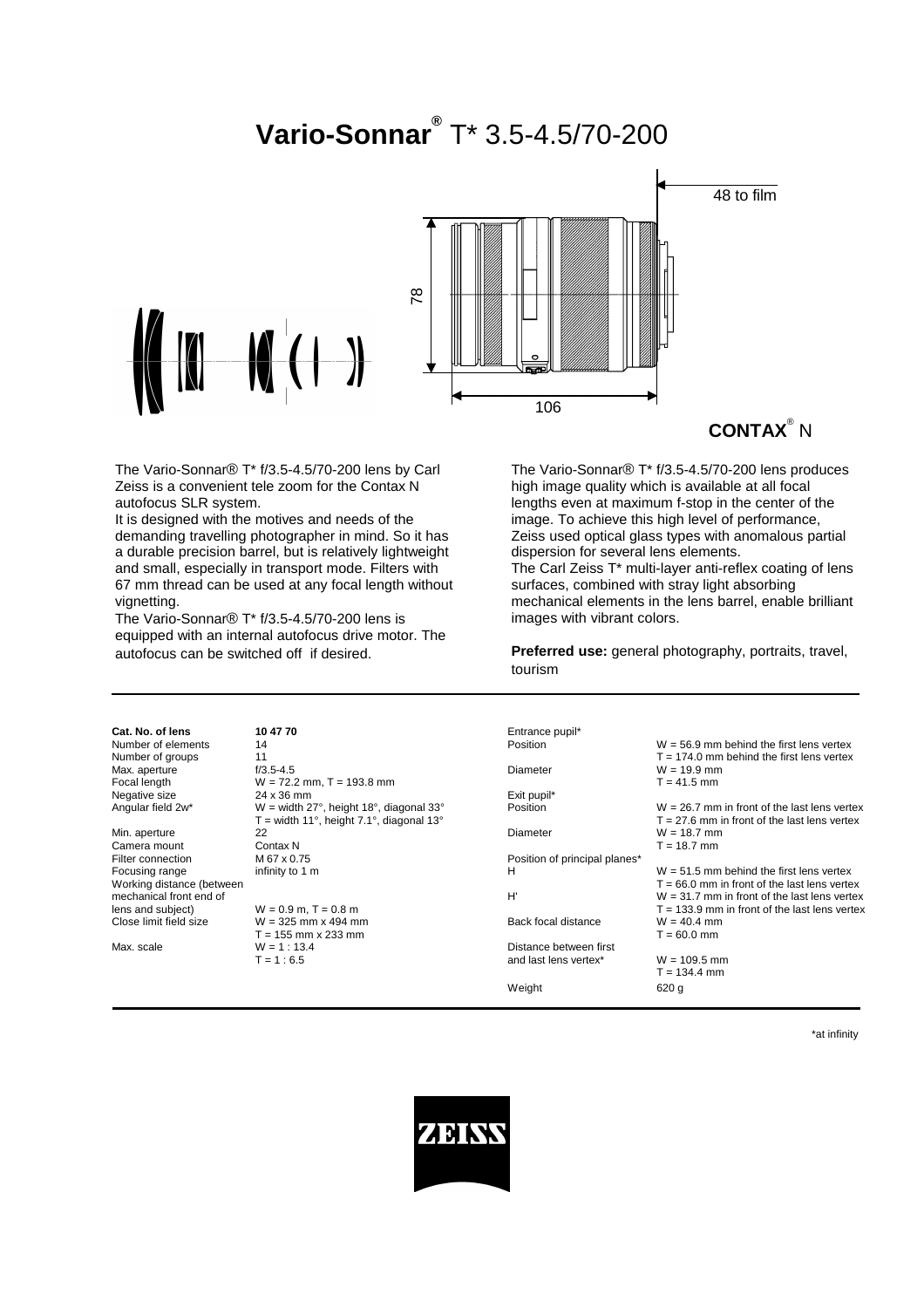## Performance data: **Vario-Sonnar**® T\* 3.5-4.5/70-200 Cat. No. 10 47 70

#### **1. MTF Diagrams**

The image height u - calculated from the image center - is entered in mm on the horizontal axis of the graph. The modulation transfer T (MTF = Modulation Transfer Factor) is entered on the vertical axis. Parameters of the graph are the spatial frequencies R in cycles (line pairs) per mm given at the top of this page.

The lowest spatial frequency corresponds to the upper pair of curves, the highest spatial frequency to the lower pair. Above each graph, the f-number k is given for which the measurement was made. "White" light means that the measurement was made with a subject illumination having the approximate spectral distribution of daylight. Unless otherwise indicated, the performance data refer to large object distances, for which normal photographic lenses are primarily used.

## **2. Relative illuminance**

In this diagram the horizontal axis gives the image height u in mm and the vertical axis the relative illuminance E, both for full aperture and a moderately stopped-down lens. The values for E are determined taking into account vignetting and natural light decrease.

#### **3. Distortion**

Here again the image height u is entered on the horizontal axis in mm. The vertical axis gives the distortion V in % of the relevant image height. A positive value for V means that the actual image point is further from the image center than with perfectly distortion-free imaging (pincushion distortion); a negative V indicates barrel distortion.









**V** 







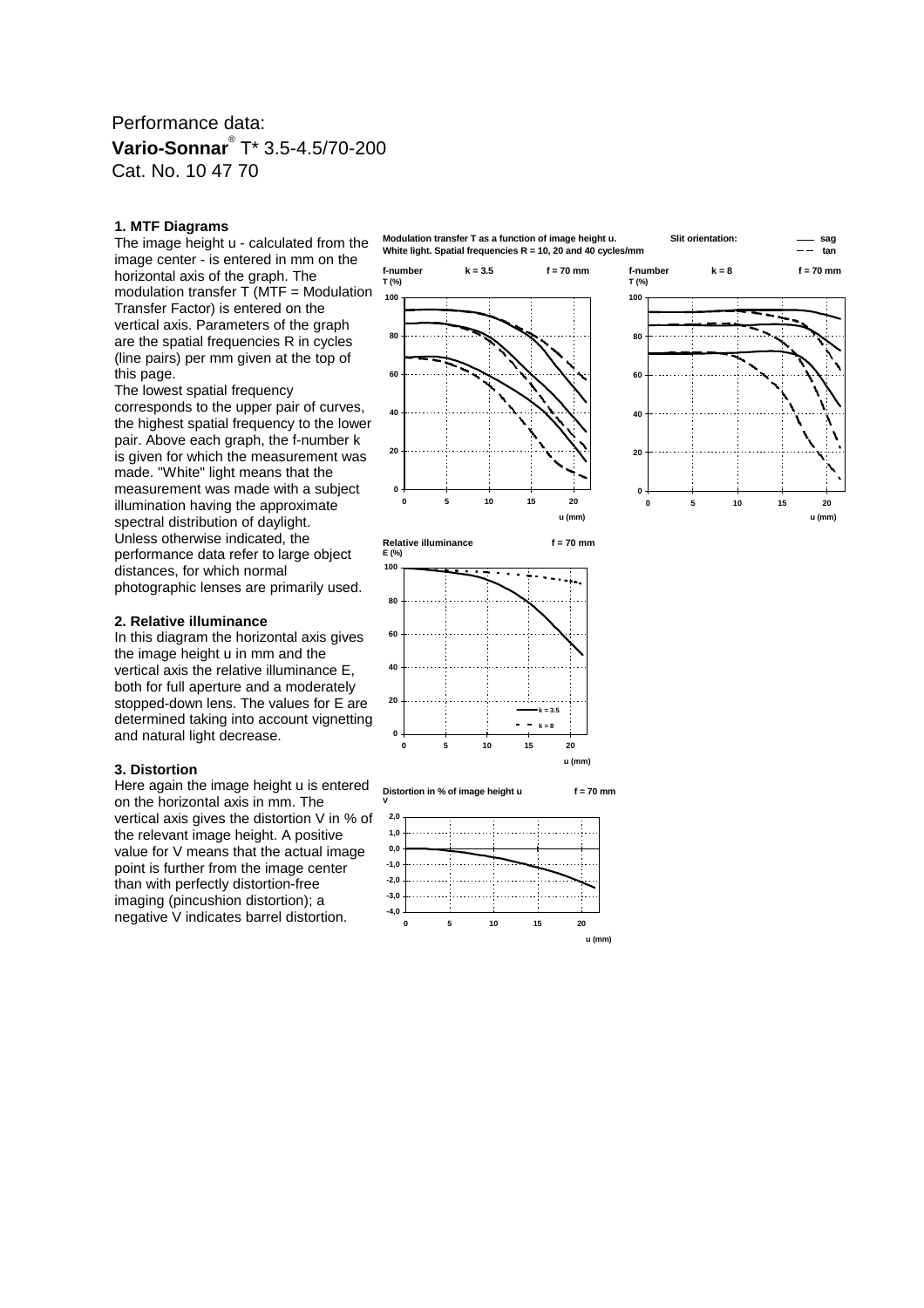# Performance data: **Vario-Sonnar**® T\* 3.5-4.5/70-200 Cat. No. 10 47 70